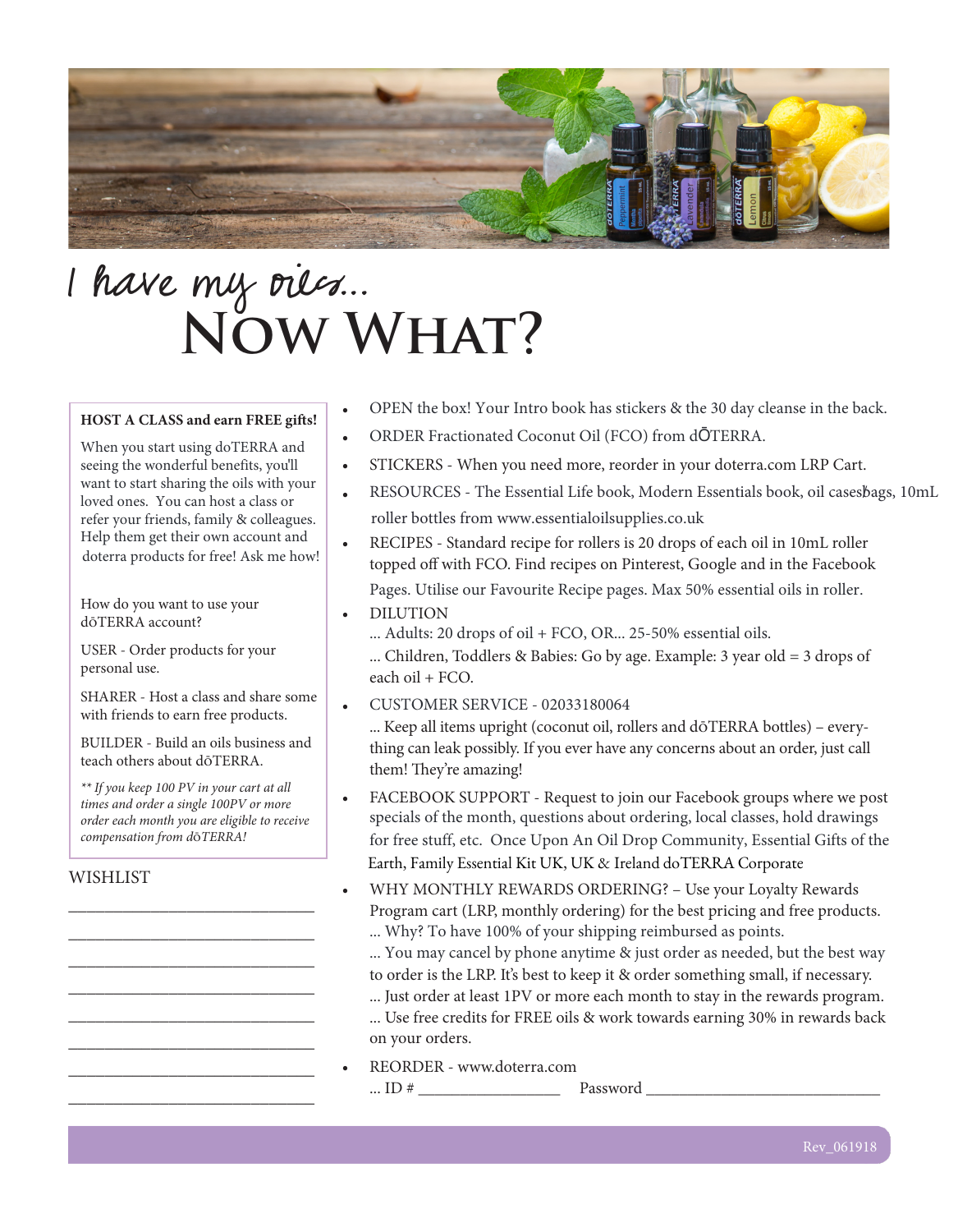### *Favorite Recipes 1*

### **Foundation of Health**

#### **Digestive Health** 1-2 Peppermint Beadlets orally AND... 20 drops Digestzen 20 drops Wild Orange +FCO in 10mL roller *Roll on stomach &/or bottoms of feet. And/or add 2-3 drops to a glass of water & drink.* **Respiratory Support** Breathe Stick OR... 20 drops Breathe 20 drops Copaiba 10 drops Eucalyptus 10 drops Frankincense +FCO in 10mL roller *Roll onto chest, back, and/or bottom of feet.* **Sinus Support** 20 drops Copaiba 20 drops Breathe 15 drops Lime +FCO in 10mL roller *Roll over sinus area and bottoms of feet.* **Slim & Sassy** S&S Softgels: Take 1 softgel 3-5x's a day as needed. S&S Oil Blend: Drink 1 drop in 8oz. of water throughout the day. Roller: 20 drops S&S oil blend + FCO. Veggie Caps: 2-4 drops S&S oil blend throughout the day as needed. If heartburn occurs, take/ drink with grape juice. **Happy Head** 10 drops Frankincense 10 drops Peppermint 10 drops Lavender +FCO in 10mL roller *Roll on temples and back of neck.* **Energy & Focus** 20 drops Wild Orange 20 drops Peppermint +FCO in 10mL roller *Roll on back of neck & inhale for a mental lift.* **Roller** 10 drops OnGuard 10 drops Melaleuca 10 drops Lemon 5 drops Oregano 5 drops Frankincense +FCO in 10mL roller *Roll bottoms of feet every 2 hours.*  **The Bomb! Veggie Cap** 2 drops OnGuard 2 drops Melaleuca 2 drops Lemon 2 drops Oregano 2 drops Frankincense **Head/Neck Tension** : 1-2 drops of Frankincense on your finger & rub on the roof of your mouth : Roll PastTense on the back of the neck & the base of the skull : 1-2 drops of Deep Blue on the temples, forehead, neck & shoulder region. : 1-2 drops Digestzen if nauseous *Repeat every 15 minutes - 2 hours, as long as necessary. Nap if situation allows.* **Skin Irritations** CorrectX Ointment OR... 20 drops Lavender 20 drops Melaleuca +FCO in 10mL roller *Put in 10mL roller with FCO or 2oz. glass spray bottle with water. Shake spray bottle before use.* **Muscle & Joint Discomfort** 20 drops Deep Blue 20 drops Frankincense 20 drops Lavender 20 drops Peppermint +FCO in 10mL roller *Roll on affected area as needed.* **Daily Cleansing** Put citrus oils in water glass (or stainless steel) all day long. 1-2 drops/8oz. Put oil in first, then add water. Try: Lemon, Lime, Grapefruit, Wild Orange, Tangerine or Slim & Sassy. • Terrazyme Digestive Enzymes - Take 1-3 capsules/day with meals. PB Assist<sup>+</sup> Probiotic - Take 1-3 capsules/day with meals. • Frankincense - 2 drops under/on the tongue daily. Chase with water. • OnGuard & Balance - 1 drop each on bottom of feet every morning. • OnGuard Beadlets - Support your immune system daily with 1-2 beadlets orally. • doTERRA 30-Day Cleanse - Quarterly. **The Flu Bomb!**

These statements have not been evaluated by the FDA. These products are not intended to<br>diagnose, treat, cure or prevent disease. Check with your physician if you have health concerns. In a veggie cap after every meal. \* s

• Lifelong Vitality Vitamin Pack (LLV) - Take 1-2 of each, with breakfast and lunch.

- 
- DDR Prime Roll bottoms of feet & targeted areas daily, a.m. & p.m. (20 drops + FCO).
- Zendocrine Detoxification Roll over liver & bottoms of feet a.m. only (20 drops + FCO).
	-

*In a veggie cap after every meal.*

# **Seasonal Zen**

TriEase softgels AND/OR... 20 drops Lavender 20 drops Lemon 20 drops Peppermint +FCO in 10mL roller

*Roll bottom of small toes, bottom of feet, back of neck, & around your sinuses. Can do 1 drop each in a shot glass of warm water, gargle & drink.*

## **Happy Ears**

20 drops Basil 20 drops Lavender 20 drops Melaleuca +FCO in 10mL roller

*Roll around the ear. Roll on cotton ball & place cotton ball in ear. Or 1 drop Melaleuca on cotton ball & place in ear.*

# **Sleep & Calming**

1. Diffuse 3 drops Serenity & 3 drops Breathe

2. Roll on Calming Blend 20 drops Balance + 20 drops Serenity + FCO in 10mL roller. Roll wrists & bottoms of feet.

3. Ingest 2 Serenity Softgels 30 minutes before bed



20 drops Whisper OR Balance OR Passion OR essential oil of choice

*Put in 10mL roller with FCO or 2oz. glass spray bottle with water. Shake spray bottle before use. Roll/*

*This document is the property of the Yayoils Team and cannot be reproduced without permission.* Rev\_061918 *Please contact Lisa Zimmer at lisazimmer2@gmail.com for more information.*